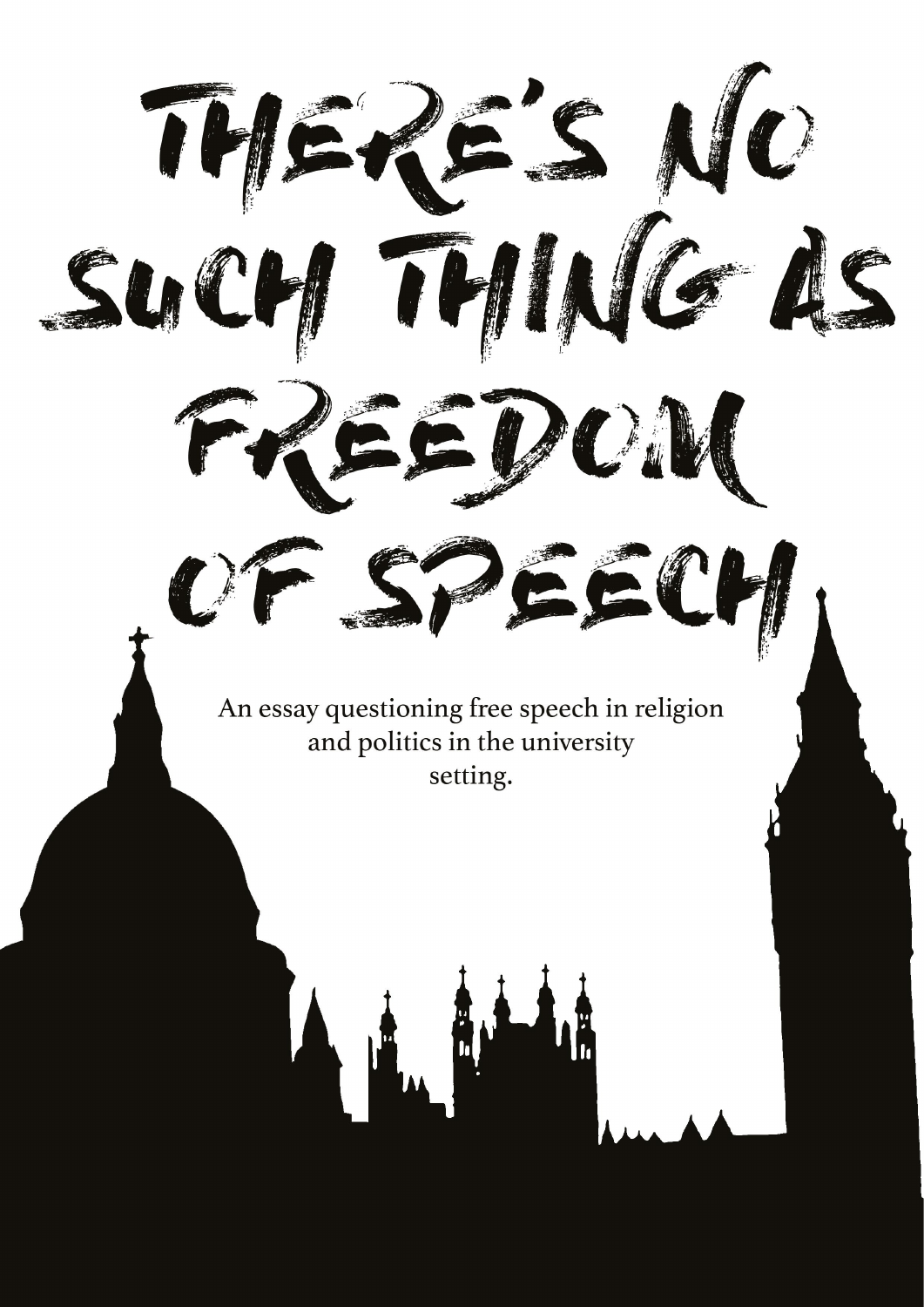What is free speech? The Amnesty International website defines it as 'the right to seek, receive and impart information and ideas of all kinds, by any means' (2013), but should there be any limits put on our speech? And if so, what are the bene fits or hindrances on society by doing so? Throughout this writing, I'll explore free speech in politics and religion, especially in the university setting. I believe in the present day, and especially in "liberal" universities, people don't express their opinions for fear they're not "politically correct", and here, I'll try to explore and propose a design solution to help, what I consider, this problem at hand.



## Introduction

#### **WRITTEN BY:**

Olivia Heeney 33320816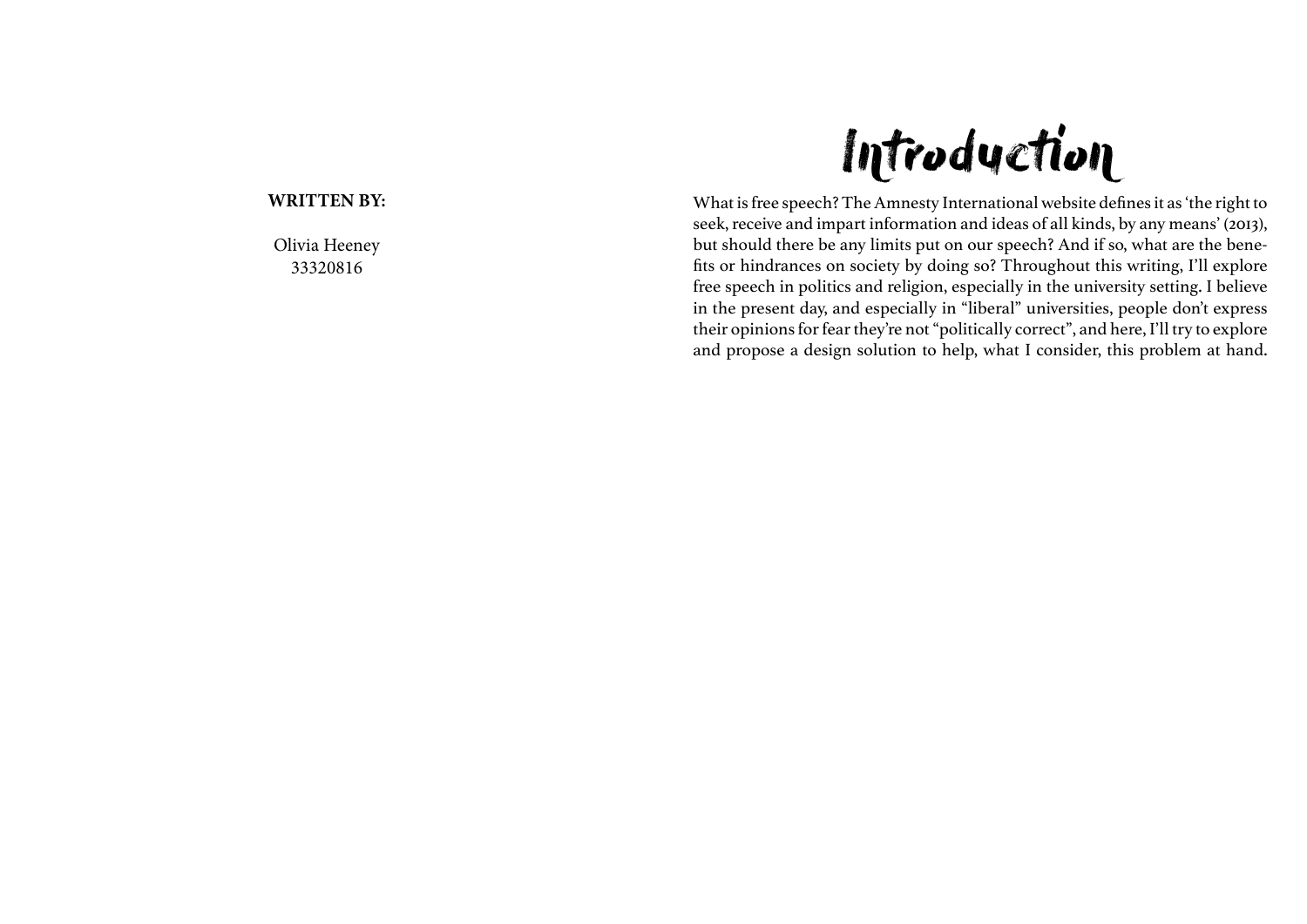The most recent example we have of people being scared to voice political beliefs is the 2016 US Election. Trump, with his racist, misogynistic and overall bigoted views caused controversy throughout the election process. And while Clinton could not, herself, be called a saint, she was held in a much higher regard by the majority of the USA's population. Or so we thought. The *NY Times* posted a infographic on their website of a national polling average throughout the year leading up to the vote. In every month, Clinton took the lead. So why did things go "wrong" on the day?



Due to Trump's often controversial comments, I believe people were too scared to voice their support for him through fear of backlash. An example of this was during a Clinton campaign rally that Obama was speaking at. When an elderly man held a pro-Trump sign up during Obama's speech, 'the crowd shouted and chanted at him' (Fisher, 2016) to which Obama told the crowd, "We live in a country that respects free speech... Don't try to shut [Trump supporters] down, no matter how much you might disagree with them". Trump supporters shouldn't have been scared to openly support their candidate for fear of damaging their reputations, and I believe the amount of celebrity endorsement Clinton received compared to Trump highlighted how much of an issue this was. If we'd known the amount of supporters Trump actually had throughout the election process, things could've turned out differently.

Another area I believe freedom of speech is threatened is within and surrounding the subject of religion. There have been many controversial cases on the topic of whether non-believers should be allowed the freedom to mock or forcefully question religion, or whether believers have the right to lawfully stop this. In his book *'Free Speech: A Very Short Introduction'*, Warburton notes this area is a difficult one to resolve as there's 'no straightforward resolution without giving one priority' (2009, p46); it's especially true when thinking of religions as beliefs, and if not believing in religion is a belief in itself, then why should one have the right not to be offended, over the others right to offend? An example is the Monty Python film, *'Life of Brian*', in which the messiah (inspired by Jesus Christ) is called Brian, and when crucified the song 'Always Look on the Bright Side' is played. Many Christians were outraged by this sketch, but as Warburton notes, if 'secular heroes, such as Bertrand Russell, have not been immune from parody...why then should religious figures be immune?' (2009, p50)

This leads me on to question the difference between purposely offending and innocently questioning religions. Aayan Hirsan Ali made a film in 2004 that showed verses of the Qur'an painted on women's bodies to highlight her view that Islam treated women unfairly. Many Muslims were offended by the piece and proceeded to attack Aayan and the film's director even though, in interviews after the films release, she stated 'her intention was not to attack Islam' but a 'plea for self-reflection within Islam' and that 'every form of self-expression should be allowed except for physical and verbal abuse' (Warburton, 2009, p53). And while Muslims had the right to be upset by it, trying to remove Ali's freedom of expression by assassinating the films director, Theo Van Gogh, surely is just as bad, if not worse.

While Ali's work may be considered blasphemy, which is of course deeply offensive to believers, and as Warburton quotes 'might easily be re-described as hate speech directed at the religious', he also states that 'all types of belief should be open to scrutiny, criticism, parody and potentially ridicule in a free society' (2009, p50) which I myself also believe. As with politics, in order to make informed decisions on your idea of "the truth" you

# Free Speech in Politics

## Free Speech in Religion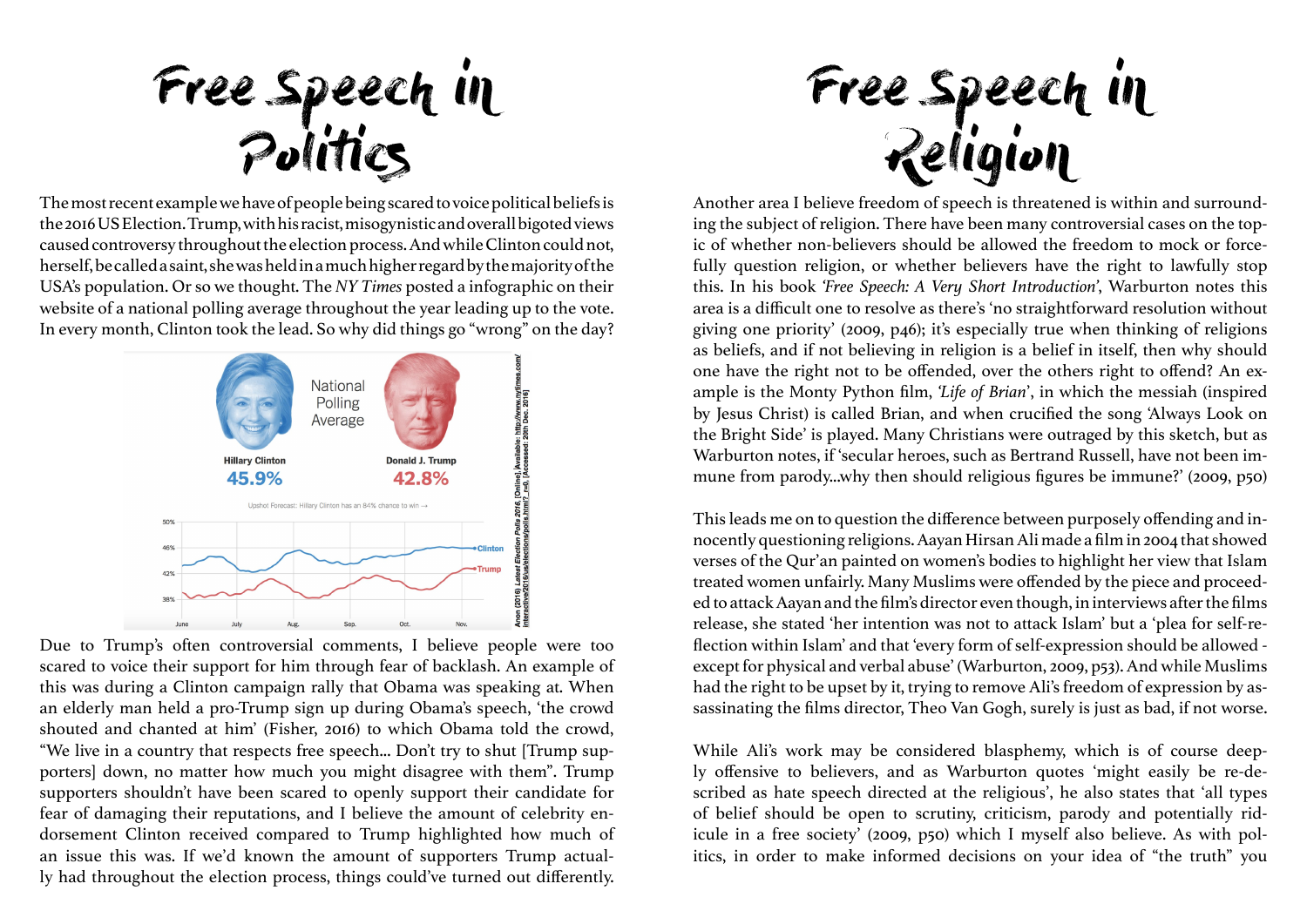must allow your beliefs to be put under attack at times, by yourself or others, in order to see how far you can defend it, and if you can say your ideas have 'emerged unscathed or even strengthened', only then do we have 'any right to think of our judgement as better than another's' (Warburton, 2009, pg 27).

> In the context of universities, especially those with the label of being "liberal", the problem with having this label is that it brings the assumption of only voicing left-wing or "politically correct" views. While researching, I found a student-written website called *TheCollegeFix* on which one article was based on discrimination due to people speaking their "controversial" views at their colleges in America. One student at Wesleyan University, who is a white male, wrote an article in his University newspaper where he questioned the Black Lives Matter movement. This student wasn't against it, but said that by supporters inciting violence towards police, it perhaps directed attention away from the important matter at hand instead of finding a solution. Once his article had been published, Bryan Stascavage was called a "racist and trash" and his picture was "posted online with comments that seemed to be calling for violence" (Stascavage, 2016). While the readers of the paper had every right to be upset, the problem comes when someone is bullied in to silence for expressing an opinion. He also said that while many students supported him, they were 'too scared to speak out in support'. Stascavage's views may not be correct, 'progress is achieved though a polite battle of ideas rather than through one side having exclusive access to the podium'(Warburton, 2009, p29); if we only let the opinions that are socially accepted to be heard, how will we know if there's a better way for us, as a society, to progress.

> I think the problem with voicing controversial opinions in the university setting is perhaps our notion of what is "politically correct". What is wrong about this notion of "correctness" is that its 'judgements of right and wrong are made from an angle' (Warburton, 2009, p79), so while it may be "correct" for one set of ideas or beliefs, it's not true for the many coloured opinions of the whole.

> This is also having an effect on the actual teachings we now have available in the education system. In 2016, 'one of Donald Trump's most provocative supporters' was 'barred from speaking at his former grammar school in the UK' (Ough, Swinford, 2016). The school had set up the talk 'with the consent of [the students parents]' for the students to gain insight and debate Yiannopolous' views. The event was cancelled 'after the Department for Education raised concerns about security and potential "reputational issues"'(Ough, Swinford, 2016).

# In the University setting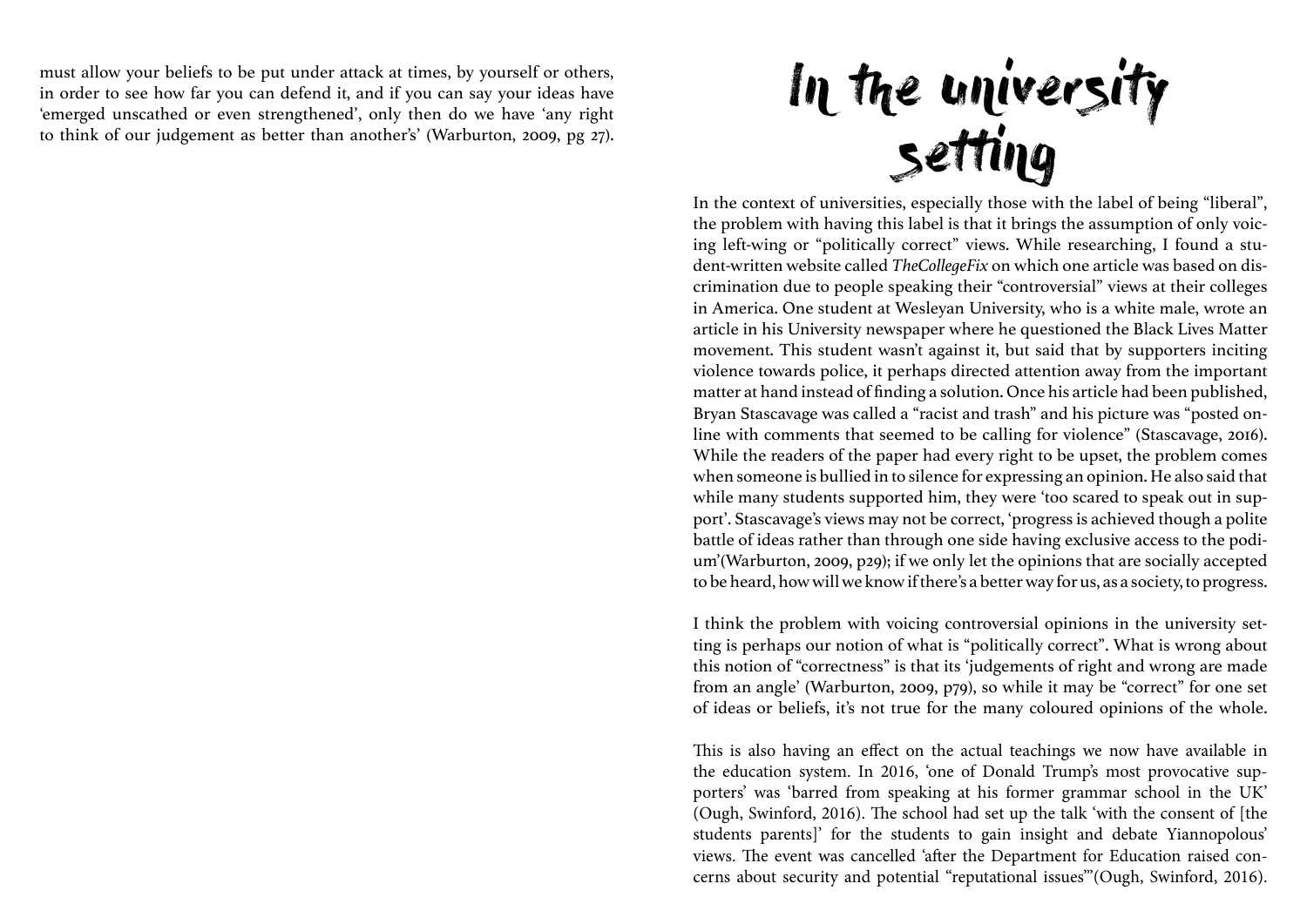pect for what we can and can't censor to sustain freedom of speech, but also nourish a positive society. Where should the line be drawn between someone's freedom of speech, and the negative versions of it, such as hate speech and discrimination? As Fish said, to fight for free speech 'would require the disciplining of those who spoke scornfully of white and males and even Nazis, as well as those who spoke scornfully of blacks, women and gays' (1994, p75), which while may be true, Nazi- sympathy is something we clearly won't do as a society. So in theory, does that mean that some people deserve more access to the public podium?

One example would be in Skokie 1977, where a 'First Amendment defence was used to protect a planned Neo-Nazi march' (Warburton, 2009, p56). The town of Skokie was known for being occupied by many Jewish families, some, themselves, holocaust survivors. The marchers planned to 'wear their uniforms' and 'carry swastikas' throughout the march, which of course, would cause extreme distress to the survivors. The local council had banned public marches after finding out about this, but the American Civil Liberties Union 'took up the case as a free speech issue' (Warburton, 2009, pg 57) and eventually won. This example of free speech shows that, to be a defender of it, you must protect 'the speech that you don't want to hear as well as the speech that you do' (Warburton, 2009, p1)

In my opinion, and backed up by that of John Stuart Mill, we need to set the boundary of free speech somewhere. No one should have the right to ostracise someone because of their beliefs, politics, race, etc, but we should have the right to say "I don't agree" or to voice our opposing opinions. Warburton explains in his book, that Mill, 'set the boundary [of free speech] at the point where speech or writing was an incitement to violence' (2009, p9) and I wholly agree with this. As long as you are not physically interfering, or trying to interfere, with the way that someone lives their life we should all have the freedom to express our opinions, controversial or otherwise.

How is this censorship on free speech sustainable for a multi cultural, democratic, diverse and interesting education and society? In his book, '*There's No Such Thing as Free Speech'*, Fish tells us that the key to exercising tolerance 'is not to avoid oppositional activity but to engage in it' (1994, p37), and this is the key idea we must sustain. Although this school was in the UK and had no say in the Electoral Vote, it's still vital for young people to understand the logistics of free speech in politics in order to sustain a democratic way of living in the future. As I have mentioned many times throughout this essay, there's the Catch 22 as-

### Catch 22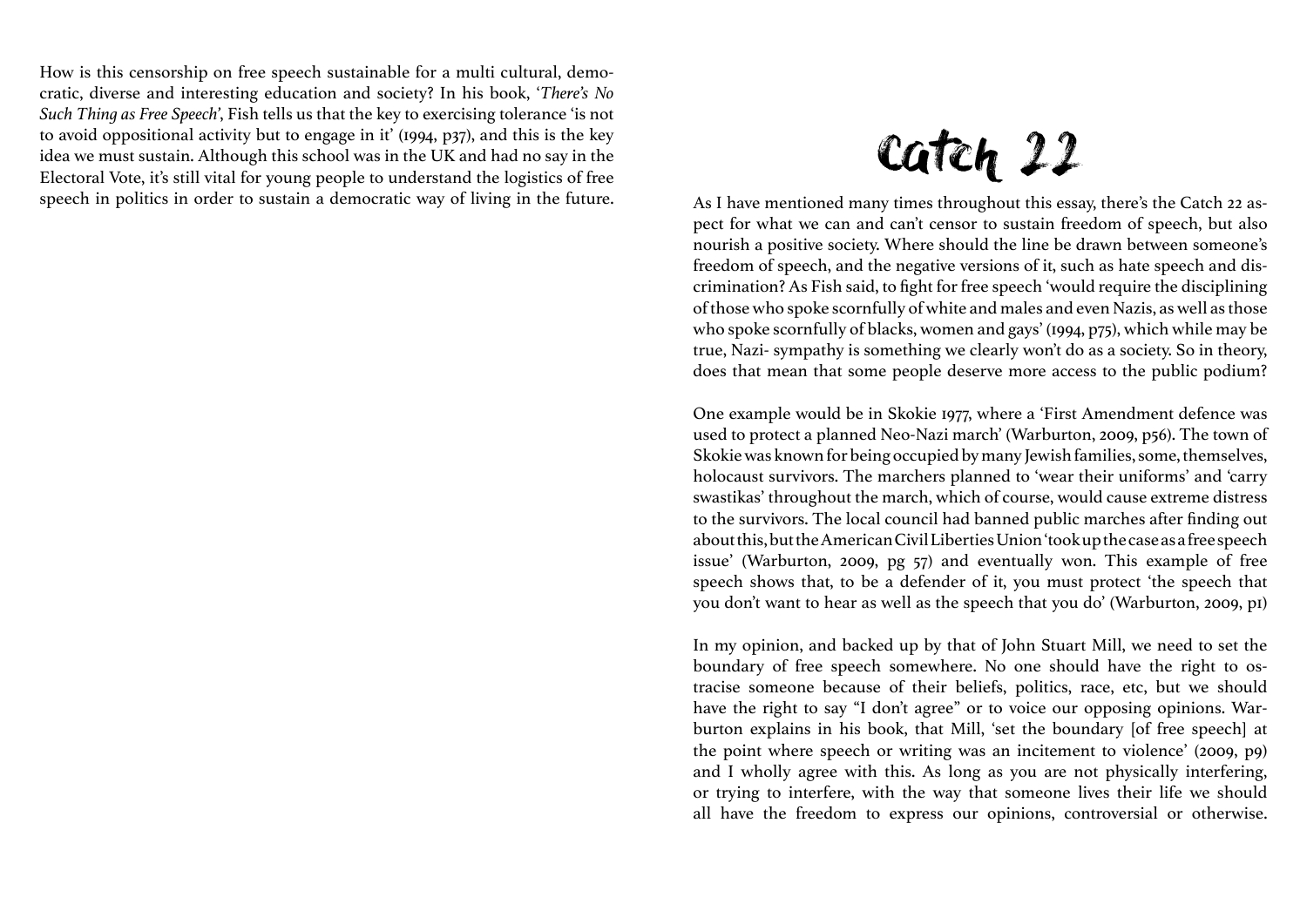So, to design a method for solving the problem of speech being censored, feared or otherwise tarnished, I first looked at universities. I think the very simple resolution is to allow ourselves to hear as many different types of people inform us of their beliefs. As many problems come from the advertisement of speakers who come to talk in universities - e.g. affiliation with certain societies - causing people to make assumptions of what "side" they will take, I think it's important for anyone coming in to be completely free of links to certain groups. I also think, to avoid as much protest or disruption to a talk, it's important to bring an opposing side in at the same time; this way, one group are less likely to feel they are being attacked. It'll also ensure that both sides of the argument are hearing the opposing side, at the same time as the person they're supporting. We need this 'challenging argument' as without a debate on our values and beliefs, we 'will be less alive as thinkers' and 'this will be bad not just for us, but for society at large as well' (Warburton, 2009, p29); we need to hear the other side of the story to question, and either reaffirm or readjust our own. By doing this, it means the talks must sometimes host extremely controversial people to ensure we're actually hearing every type of opinion; Kenan Malik, as quoted by Warburton says, 'challenging bigotry by banning it can produce worse results than toleration and counter speech: 'You simply let the sentiments fester underground'' (2009, p58), so we must let these, often despised opinions be heard from the people themselves, in order to question and perhaps tackle them.

Bringing this out in to the wider world, I think one problem with shows like *Question Time*, which has a very similar set up to the one I've just described, is the presence of a "presenter". By having a middle person, although it directs the conversation, they can inadvertently "pick a side", which effects the audience's discussions in turn. Also, by having the shows broadcast on certain channels, which can be affiliated with different political parties, religions, etc, you're already targeting people that would normally watch these channels, rather than reaching everyone; this means that the majority of people watching may share similar opinions, so there won't be an interesting discussion from both sides off the back of it. To tackle this, I think the idea of presenters on debate shows should be removed and instead replaced by each speaker randomly choosing people from the audience to ask questions.



This way, they don't know whether they are choosing someone who is for or

against their ideas, and a more interesting discussion will come from this. Secondly, there needs to be a new television channel that is solely for the purpose of these types of shows, and be affiliated with nothing outside of the shows it produces. These shows must then be broadcast at a popular time so they are available for everyone to watch; this should be a tool for education, not entertainment.

Design Led Action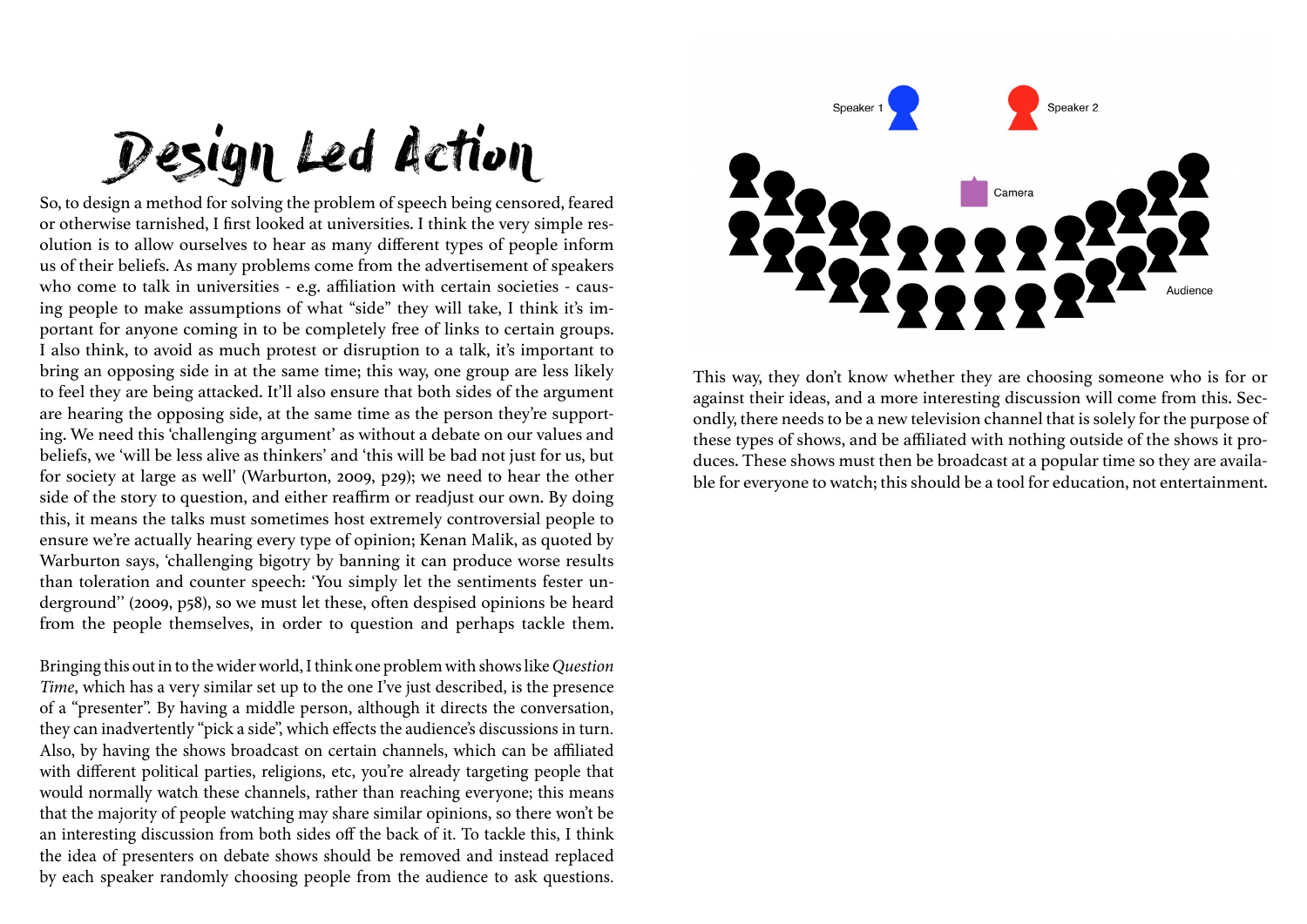The negative consequence of this design-led action would be the offence inevitably caused to some people during the discussions, but this is one problem with free speech that we have to target: we can't disallow someone to speak because it causes upset, the 'best answer to bad speech is good speech, not censorship' (Dershowitz by Warburton, 2009, p34). We must also educate people in the difference between offensive and hate speech; hate speech '*aims* to cause extreme offence and vilify its target audience' (Warburton, 2009, p55) and offensive speech is just someone expressing their opinion, with *no intention* to hurt an individual. We can't stop people talking because it "touches a nerve", we must only stop them if it's clear their aim is to attack someone or incite violence.

We then come to the 'No Platform Argument', where some believe we shouldn't give bigoted people a platform to speak on as it may be 'indirectly endorsing' them (Warburton, 2009, p41). Should terrorists and dictators be given the chance to express their views in public? It's a difficult decision, as some believe this gives them credibility or a chance to "recruit" people; but as a defender of free speech, you have to apply the rule to all, not just those we find morally sound. And it works both ways, just as we are being allowed to listen to their side, they are also listening to ours, and it may challenge the way they think. Quoted by Warburton in his book, Richard Posner says, that people 'get upset when their way of life is challenged, yet that upset may be the beginning of doubt and lead eventually to change', and that's what we must hope for with discussions like these.



To conclude, the whole idea of free speech can be defined by the words of Voltaire, "I despise what you say, but will defend to the death your right to say it" (n.d.), and if we truly believe in free speech, this is the attitude we must adopt. I believe we will not ever come to a complete resolution to everyone agreeing how far free speech should be allowed to go, as the same problem *for* it applies to its *solution* as well: we all have different ideas. But I believe taking the first big step towards allowing our opponents to speak as loudly and clearly as our allies will help us to better understand each other, and create a more accepting environment for all opinions to be equally heard, which will, in turn, sustain the democracy we live in. And not only will free speech sustain democracy, but 'without [it], humankind may be robbed of ideas that would otherwise have contributed to its development'. Some of the greatest scientists have been called mad at the time of their discoveries, but if we had silenced them because of this, would we be where we are today?

Probably not.

Word count: 2,711

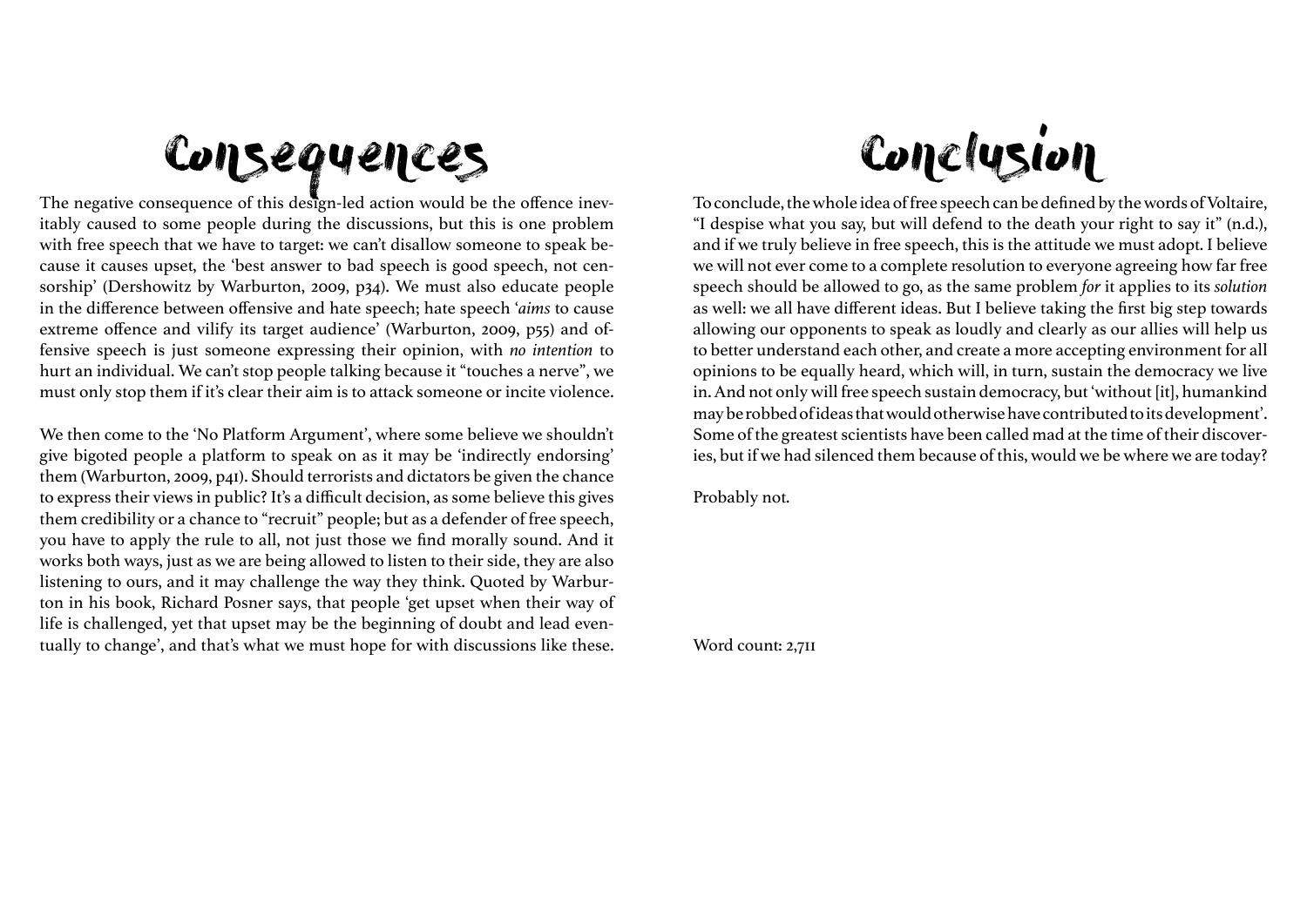#### **BOOKS:**

*Fish, J.* 'There's No Such Thing As Free Speech', 1994, Oxford University Press, New York

*Warburton, N.* 'Free Speech: A Very Short Introduction', 2009, Oxford University Press, UK

#### **WEBSITES:**

*Anon.* (2013) Free Speech, [Online], Available at: https://www.amnesty.org.uk/ free-speech- freedom-expression-human-right, [Accessed: 30th Dec. 2016]

#### **ONLINE NEWS ARTICLES:**

*Fisher, A.L.* (2016) President Obama Sticks Up For Free Speech Rights Of Trump Supporter, [Online], Available: http://reason.com/blog/2016/11/04/president-obama-defends-free-speech-righ, [Accessed: 30th Dec. 2016]

*Anon* (2016) Latest Election Polls 2016, [Online], Available: http://www.nytimes. com/interactive/ 2016/us/elections/polls.html? r=0, [Accessed: 20th Dec. 2016]

*Ough T. and Swinford, S.* (2016) Donald Trump supporter Milo Yiannopoulos barred from speaking at former school after government intervened, [Online], Available: http://www.telegraph.co.uk/news/ 2016/11/21/school-cancels-talk-far-right-trump-cheerleader-milo-yiannopoulos/, [Accessed: 30th Dec. 2016]

*Stascavage, B* (2015) White student columnist tormented by Black Lives Matter activists for op-ed critical of movement, [Online], Available: http://www.thecollegefix.com/post/24314/, [Accessed: 30th Dec. 2016]

#### **IMAGES:**



#### **BOOKS:**

*Asad, T., Brown, W., Butler, J. and Mahmood, S.* 'Is Critique Secular?: Blasphemy, Injury and Free Speech', 2009, University of California Press, Berkley/Los Angeles/London

*Cohen, F. '*You Can't Read This Book', 2012, Fourth Estate, London *Colini, F.* 'That's Offensive!: Criticism, Identity, Respect', 2010, Seagull Books, Calcutta, India Waldron, J. 'The Harm in Hate Speech', 2012, Harvard University Press, London

#### **ONLINE NEWS ARTICLES:**

*Ali, A.* (2016) Muslim students from Goldsmiths University's Islamic Society 'heckle and aggressively interrupt' Maryam Namazie talk, [Online], Available: http:// www.independent.co.uk/ student/news/muslim-students-from-goldsmiths-university-s-islamic-society-heckle-and- aggressively-interrupt-a6760306.html, [Accessed: 30th Dec. 2016] *Calderone, M* (2016), Donald Trump Suggests Freedom of Speech is Hurting Fight Against Terrorism, [Online], Available at: http://www.huffingtonpost.com/entry/donald-trump-freedom-of- expression\_us\_57dfde58e4b04a1497b54f2f, [Accessed: 30th Dec. 2016] *Ciccotti, T* (2016) University of Minnesota President Defends Free Speech, Student Trump Supporters, [Online], Available: http://www.breitbart.com/tech/2016/10/02/ university-minn- president-defends-free-speech-student-trump-supporters/, [Accessed: 30th Dec. 2016] *Hardiman, K. (2016) Philosophy professor: Students too fearful to debate con*troversial topics, [Online], Available: http://www.thecollegefix.com/post/30168/, [Accessed: 30th Dec. 2016] *Kabbany, J.* (2015) These 8 conservative college students were bullied for their beliefs, [Online], Available: http://www.thecollegefix.com/post/24339/, [Accessed: 30th Dec 2016] *Kabbany, J. (2015)* Conservative student at Yale called 'bigot,' pressured to leave campus by peers, [Online], Available: http://www.thecollegefix.com/post/24271/, [Accessed: 30th Dec. 2016]